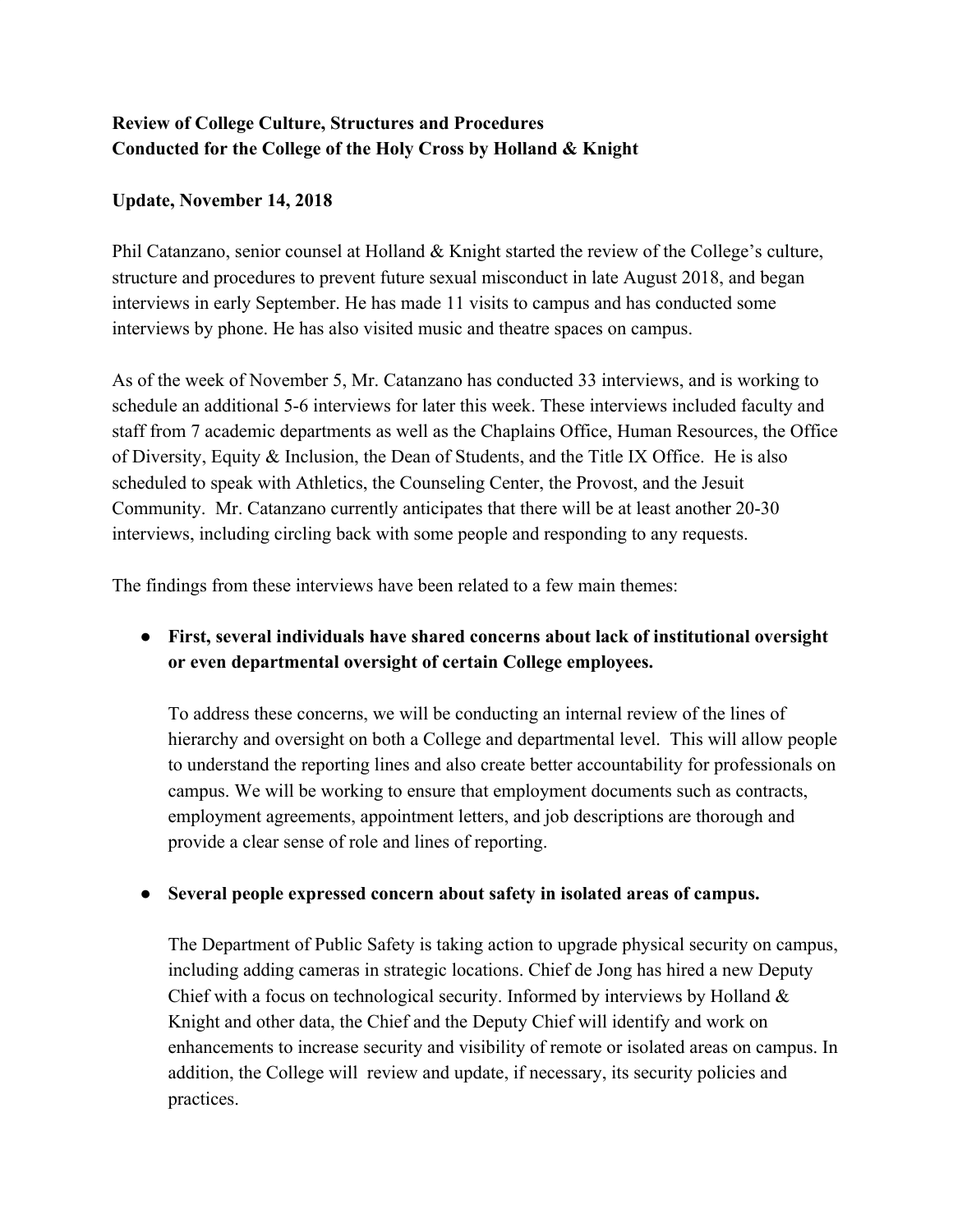#### **● A variety of concerns have been raised about our Title IX Office and process.**

Principal among the concerns is the speed of the investigation process. While these cases are often complex with many steps and we have an obligation to all individuals involved to be thorough, we are also working to address the concern about the time required for the process. In September, Cheryl Rogers joined the office as Assistant Director/Deputy Title IX Coordinator. Cheryl brings a wealth of experience in higher education and the nonprofit sector in the areas of sexual and relationship violence prevention and response, training and education to increase awareness and support for the LBGTQIA+ community and developing best practices on campus police response, victim services, prevention education and mandatory reporter response to disclosures and formal complaints. The College is also in the process of hiring a full-time dedicated Title IX and Non-Discrimination Investigator, who will serve as our internal College investigator of claims involving violations of our Sexual Misconduct Policy, and will assist as needed to address violations of the Discriminatory Harassment Policy.

Tracy Kennedy, Director of Title IX Initiatives, and Cheryl Rogers are committed to improvement and want your feedback. As you read in her email yesterday, they will be embarking on a listening tour as well as offering a variety of ways for our community to engage with them and to bring forth their concerns, feedback and ideas.

## ● **Concerns were raised about our policies for campus speakers, discussions, and posting.**

A group of students, faculty, and staff have been meeting since May to frame the questions and issues surrounding freedom of expression on our campus. Next semester we will launch a campus-wide discussion to develop and refine our shared philosophy guiding freedom of expression and how we engage controversial topics in light of our mission of educational excellence, community, and respect for human dignity. This will inform a broader, more uniform, and more transparent policy around campus posting, campus discussions, and who can be invited on campus for lectures.

In addition to the themes that were raised in the review, there are a number of related initiatives about which you should be aware:

• In response to concerns raised by members of the community, the College is reviewing our Clery Act Timely Warning and Emergency Notification practices and will share any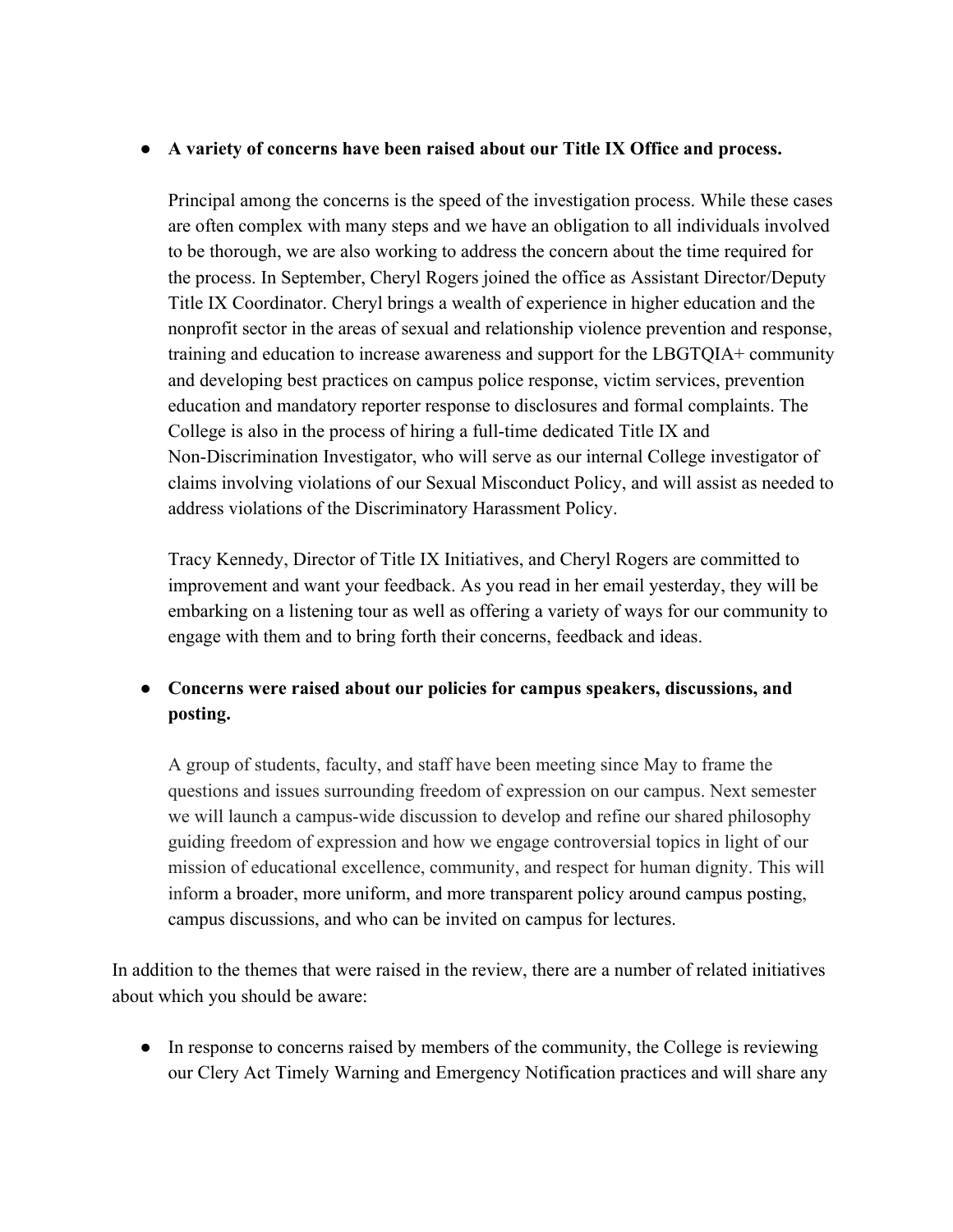updates to our processes, practices and guidelines as well as language definitions with the campus community.

- As we continue to develop resources and programs to support our students we are identifying new opportunities for collaboration and communication throughout the campus. The College is hiring a consultant to review best practices for coordination of care and communication between and among three departments that provide medical services: the Health Center, Sports Medicine and the Counseling Center. This review will take place in the coming months.
- In order to better promote the positive well-being of our student-athletes, coaches, staff and community, the Athletic Department is committed to providing educational opportunities throughout the school year covering various topics including sexual misconduct and mental health. All staff, coaches and student-athletes were required to complete customized training modules covering these topics by November 1. In addition, all coaches and all other Athletic Department staff are trained annually on sexual misconduct, their responsibilities as "responsible employees" and the College's Sexual Misconduct Policy. This training is mandatory.
- In the last academic year, the College developed and adopted a <u>[Policy for the Protection](https://www.holycross.edu/compliance-and-risk-management/policy-protection-children)</u> [of Children](https://www.holycross.edu/compliance-and-risk-management/policy-protection-children) which sets forth the specific procedures faculty, staff, and students must follow when working with minors in a Holy Cross program. The policy includes detailed steps including background checks for all adults interacting with children, registration of all programs, informing all authorized adults of their obligation to report actual or suspected incidents of child abuse and neglect to the College and the Massachusetts Department of Children and Families, creation of a code of conduct that establishes prohibited behavior and appropriate boundaries for working with children, training specific to working with children for all authorized adults, requirements for appropriate supervision of both children and authorized adults, and emergency procedures.
- In parallel with planning the ENGAGE Summit, we are considering additional systemic ways to ensure that all of our students engage in discussion and exploration of issues of diversity and social justice.
- A campus climate survey will be conducted next semester to all students, faculty and staff. The survey will serve a variety of purposes related to improvement efforts, benchmarking and planning, and will also provide us a snapshot of current campus climate on which we can act.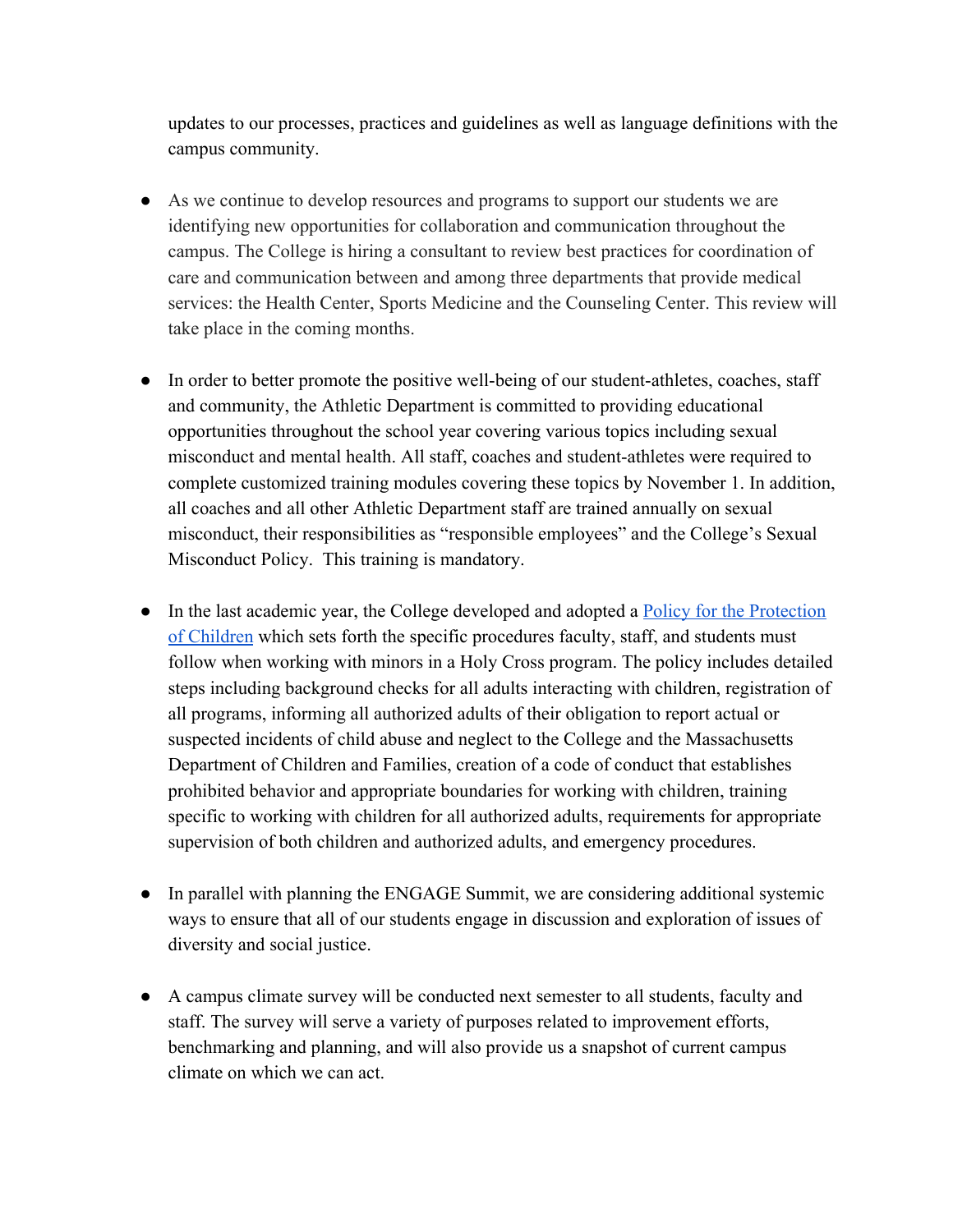I will continue to provide periodic updates on the Holland & Knight review as it moves forward as well as our work in response to the findings. At the conclusion of this work, I will share a summary report including resulting actions, timelines and status with the campus community.

### **Title IX Office Update:**

The Title IX office responsible not only for investigating campus reports of sexual misconduct and discrimination based on sexual orientation, gender identity, and marital or parental status, but also for education and training on sexual misconduct prevention and response. The Title IX office staff is also committed to better educating the community on the process for reporting, investigating and resolving complaints as well as ensuring that the community is aware of available resources on campus. Some of the office's recent and upcoming work includes the following:

- Last week, in response to student requests, and working with members of the SGA, the Title IX office produced resource information stickers listing resources available to individuals experiencing sexual and/or relationship violence which will be posted in residence halls and across campus. These stickers give options for resources to access to speak to someone confidentially about sexual assault, harassment or discrimination; obtain medical or counseling services; or report a claim of sexual assault, harassment or discrimination.
- As part of its efforts to increase the community's understanding and awareness of the College's Sexual Misconduct Policy, the Title IX office will be creating a visual representation of the process for addressing reports of sexual misconduct and a list of FAQs, both of which will be posted to the [Sexual Respect and Title IX](https://www.holycross.edu/sexual-respect-and-title-ix) website. Additionally, the Title IX office will add a training resources section to its [website.](https://www.holycross.edu/sexual-respect-and-title-ix) These trainings will include online resources on topics such as healthy relationships, sexual assault prevention, and additional Title IX training for faculty, staff, and supervisors. Members of the campus community are encouraged to send training requests and suggestions to titleix@holycross.edu.
- The Title IX office will publish an Annual Report early next semester relative to academic year 2017-18. This report will contain summary information regarding the operations of the office.
- On January 23, 2019, The Title IX office, in partnership with the Office of Student Wellness Programming, the SGA and other campus organizations, will co-sponsor an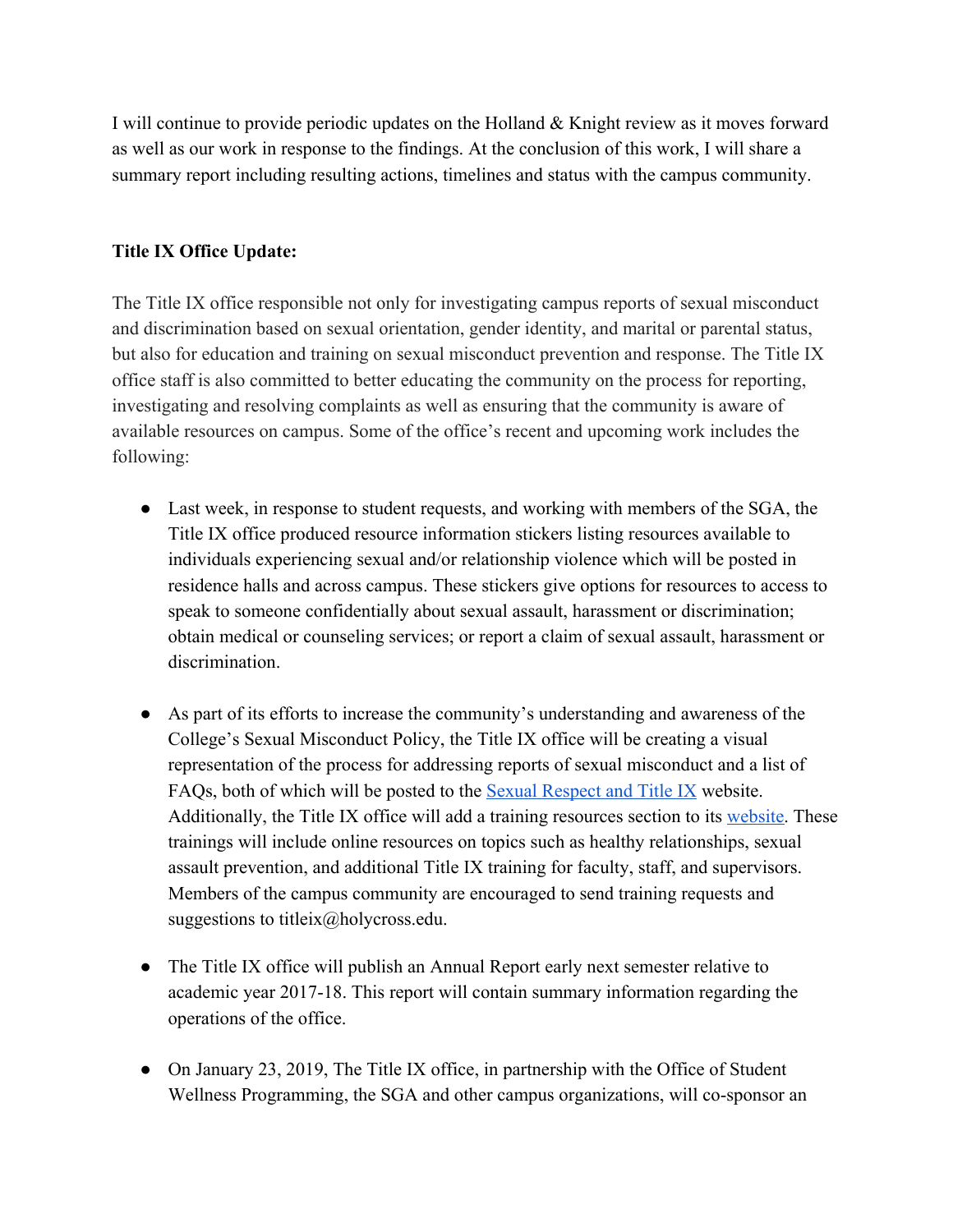event to bring Speak About It, a 60-minute performance about consent, healthy relationships, communication, and bystander intervention to campus. A cohort of 100 students will participate customizing the show to Holy Cross and evaluate this program for future integration into required campus programming.

- As a part of an ongoing effort to raise consciousness about sexual assault and the campus community's central role in its prevention, the Student Government Association ("SGA") and the Title IX office joined efforts to coordinate a campus wide collaboration that includes planning for a sustained "It's On Us" campaign, building upon the College's [2017 It's On Us program.](https://www.youtube.com/watch?v=IFXLXDyhwgk&feature=youtu.be) The SGA and the Title IX Office are also working together to support a campus wide collaboration to create a multimedia campus marketing campaign throughout the academic year. Efforts are underway to include multiple divisions, incorporate the campaign into the regular programming, and take advantage of new opportunities. In addition, the SGA is joining efforts with the National Jesuit Student Government Alliance (JSGA) to participate in a collective "It's On Us" campaign across all Jesuit Colleges/Universities.
- The Title IX Office, in collaboration with CAB, PRIDE and SGA Diversity, sponsored "A Showcase of Pride, Friday Night Art Series", Friday, October 19, 2018. This was an intersectional event for October LGBTQIA+ Month and Domestic Violence awareness month. The Title IX Office and RPEs staffed an It's On Us Pledge resource table engaging over 50 students in taking the pledge. Students had the opportunity to meet the counseling staff of the local YWCA of Central Massachusetts and Pathways for Change and learned about off campus free and confidential services.
- The Title IX office will expand its training program to include training to each academic department by March 31, 2019. The training program will include specific education on the issue of grooming and detailed information regarding the reporting responsibilities of faculty and staff at the College as responsible employees, including an opportunity for faculty and staff to learn from one another in engaging in conversations with individuals when there has been a disclosure of sexual misconduct.
- In recent years, the Department of Human Resources, the Office of Diversity  $\&$ Inclusion, the Office of Multicultural Education, the Office of the VP for Mission and the Title IX office, have frequently partnered to provide information sessions and training for students, faculty, and employees on issues of discrimination and harassment. To complement and solidify these efforts, we are now sponsoring an online required training, Respect Happens Here: Prevent Discrimination and Harassment Together. The expectation is that all Holy Cross Employees will complete this online training by